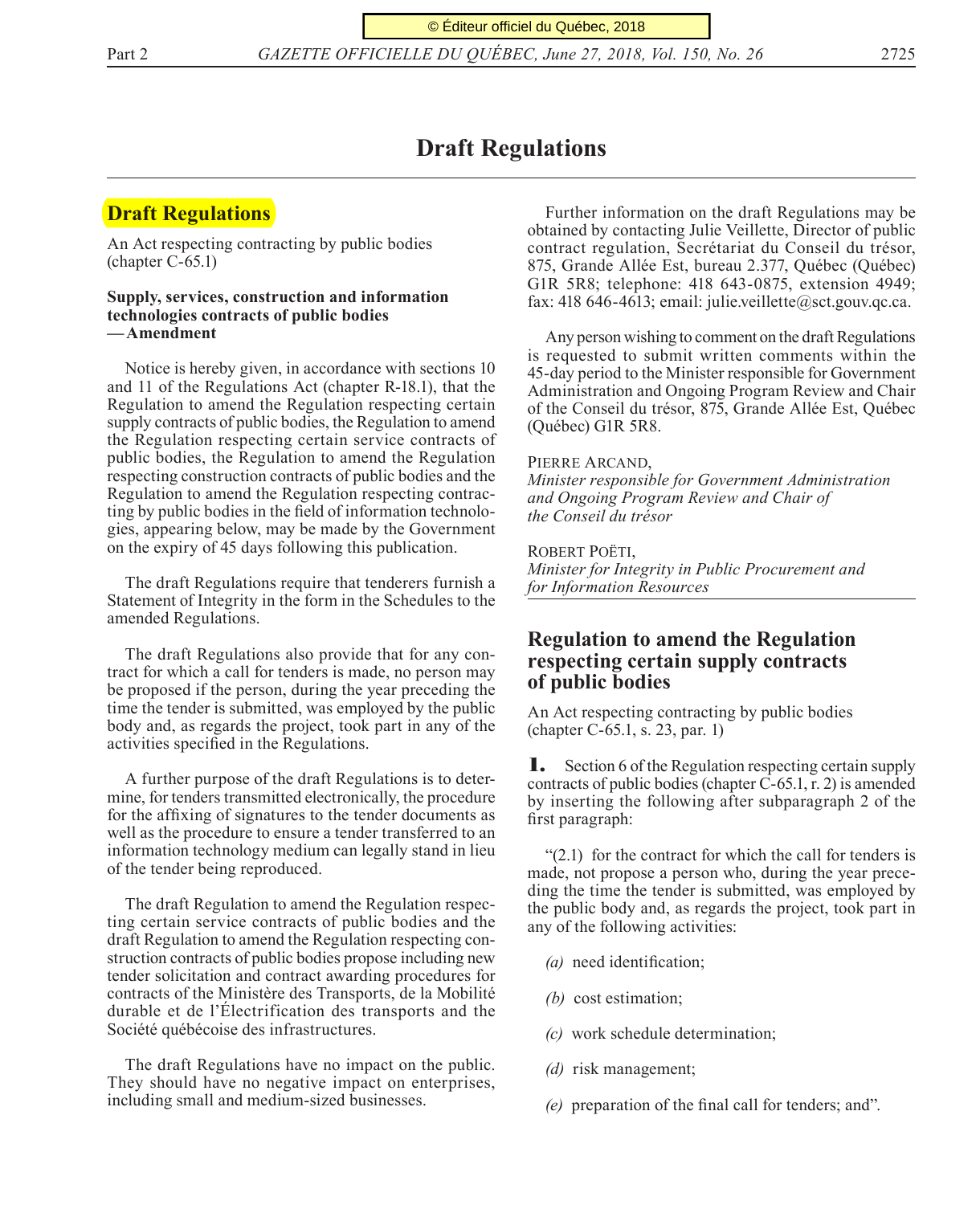2. Section 7 is amended in the first paragraph

(1) by inserting the following after subparagraph 1:

"(1.1) the form in Schedule 0.1 for the statement of integrity has not been complied with;";

(2) by striking out ", in the case of a tender sent in paper form," in subparagraph 2.

3. The Regulation is amended by inserting the following after section 7.1:

"**7.2.** The public body must require a statement of integrity in the form in Schedule 0.1.".

4. Section 9.2 is amended by adding the following paragraphs:

"If the signature of a person is required on a document and the tender is transmitted electronically, the signature is affixed to the document in paper form, prior to the tender information being transferred to an information technology medium.

The documentation confirming that the tender information has been transferred to an information technology medium in accordance with section 17 of the Act to establish a legal framework for information technology (chapter C-1.1) is transmitted through the electronic tendering system.".

**5.** The Regulation is amended by inserting the following after section 9.2:

"**9.2.1.** Where tender security is required and the tender is transmitted electronically, the tender security must be given in the form of a bond. The public body must so specify in the tender documents.".

**6.** The Regulation is amended by inserting the following Schedule after section 47:

# "**SCHEDULE 0.1**

(s. 7.2)

.

#### STATEMENT OF INTEGRITY

**1.** This Statement of Integrity is provided by,  $\frac{1}{\sqrt{1}}$  in relation to

(*Name of tenderer*) the call for tenders launched by

(*Name of public body*)

**2.** For the purposes of this Statement, "competitor" means any partnership or other person, other than the tenderer, whether or not associated with the tenderer,

*(a)* who has submitted a tender;

*(b)* who could potentially submit a tender in response to the call for tenders based on their qualifications, abilities or experience.

For the same purposes, "associate" means an associate within the meaning of the second paragraph of section 21.2 of the Act respecting contracting by public bodies.

**3.** The tenderer has arrived at this tender independently from and without agreement or arrangement with any competitor that is in contravention of the Competition Act (R.S.C. 1985, c. C-34), in particular as regards

—prices;

—methods, factors or formulas used to calculate prices;

—a decision to submit, or not to submit, or withdraw a tender; or

—the submitting of a tender that knowingly does not meet the specifications of the call for tenders.

**4.** Except as concerns a subcontract possibly being entered into, the terms of the tender have not been, and will not be, knowingly disclosed by the tenderer, directly or indirectly, to any competitor, prior to the date and time set for the tender opening, unless otherwise required by law.

**5.** Neither the tenderer, nor any associate of the tenderer, has had any discussion concerning the tender that would compromise the integrity of the contractual relationship with the State.

IN WITNESS WHEREOF, the tenderer, through the tenderer's duly authorized representative, hereby declares that the information given in this Statement is true and accurate, and signs the Statement on .

(*Date*)

(*Signature of tenderer's representative*)

(*Name of tenderer's representative in block letters*)".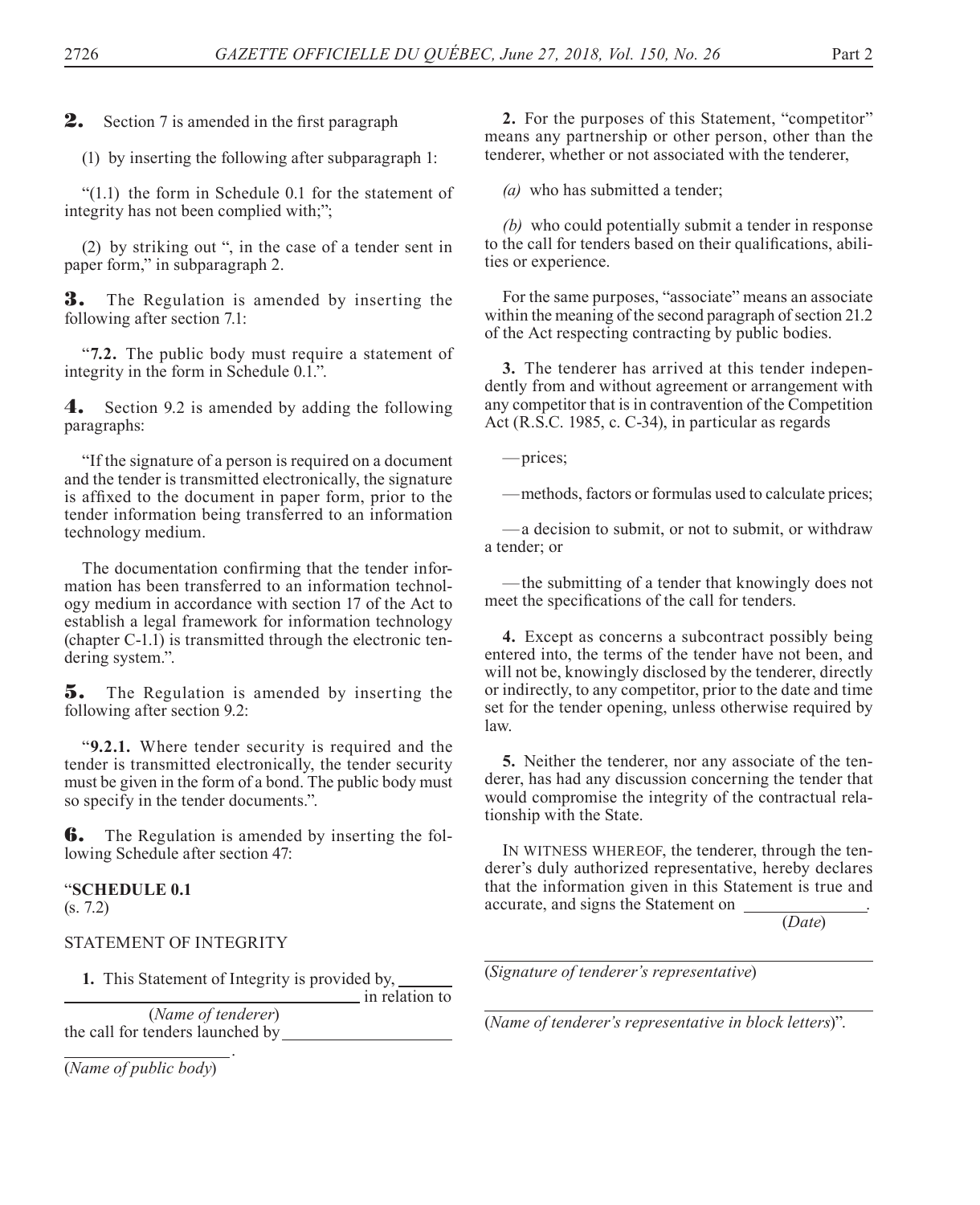7. Sections 1 to 6 apply only to public calls for tenders appearing in notices published on or after (*insert the date of coming into force of this Regulation*).

**8.** This Regulation comes into force on the fifteenth day following its publication in the *Gazette officielle du Québec*.

## **Regulation to amend the Regulation respecting certain service contracts of public bodies**

An Act respecting contracting by public bodies (chapter C-65.1, s. 23, pars. 1 and 3)

1. Section 6 of the Regulation respecting certain service contracts of public bodies (chapter C-65.1, r. 4) is amended by inserting the following after subparagraph 2 of the first paragraph:

 $(2.1)$  for the contract for which the call for tenders is made, not propose a person who, during the year preceding the time the tender is submitted, was employed by the public body and, as regards the project, took part in any of the following activities:

- *(a)* need identification;
- *(b)* cost estimation;
- *(c)* work schedule determination;
- *(d)* risk management;
- *(e)* preparation of the final call for tenders; and".

2. Section 7 is amended in the first paragraph

(1) by inserting the following after subparagraph 1:

"(1.1) the form in Schedule 0.1 for the statement of integrity has not been complied with;";

(2) by striking out ", in the case of a tender sent in paper form," in subparagraph 2.

**3.** The Regulation is amended by inserting the following after section 7.1:

"**7.2.** The public body must require a statement of integrity in the form in Schedule 0.1.".

4. Section 9.2 is amended by adding the following paragraphs:

"If the signature of a person is required on a document and the tender is transmitted electronically, the signature is affixed to the document in paper form, prior to the tender information being transferred to an information technology medium.

The documentation confirming that the tender information has been transferred to an information technology medium in accordance with section 17 of the Act to establish a legal framework for information technology (chapter C-1.1) is transmitted through the electronic tendering system.".

**5.** The Regulation is amended by inserting the following after section 9.2:

"**9.2.1.** Where tender security is required and the tender is transmitted electronically, the tender security must be given in the form of a bond. The public body must so specify in the tender documents.".

**6.** Section 24 is amended by inserting "other than the Ministère des Transports, de la Mobilité durable et de l'Électrification des transports and the Société québécoise des infrastructures" after "public body" in the first paragraph.

7. The Regulation is amended by inserting the following Schedule after section 63:

#### "**SCHEDULE 0.1**

(s. 7.2)

#### STATEMENT OF INTEGRITY

**1.** This Statement of Integrity is provided by,

in relation to

| (Name of tenderer)               |  |
|----------------------------------|--|
| the call for tenders launched by |  |

 . (*Name of public body*)

**2.** For the purposes of this Statement, "competitor" means any partnership or other person, other than the tenderer, whether or not associated with the tenderer,

*(a)* who has submitted a tender;

*(b)* who could potentially submit a tender in response to the call for tenders based on their qualifications, abilities or experience.

For the same purposes, "associate" means an associate within the meaning of the second paragraph of section 21.2 of the Act respecting contracting by public bodies.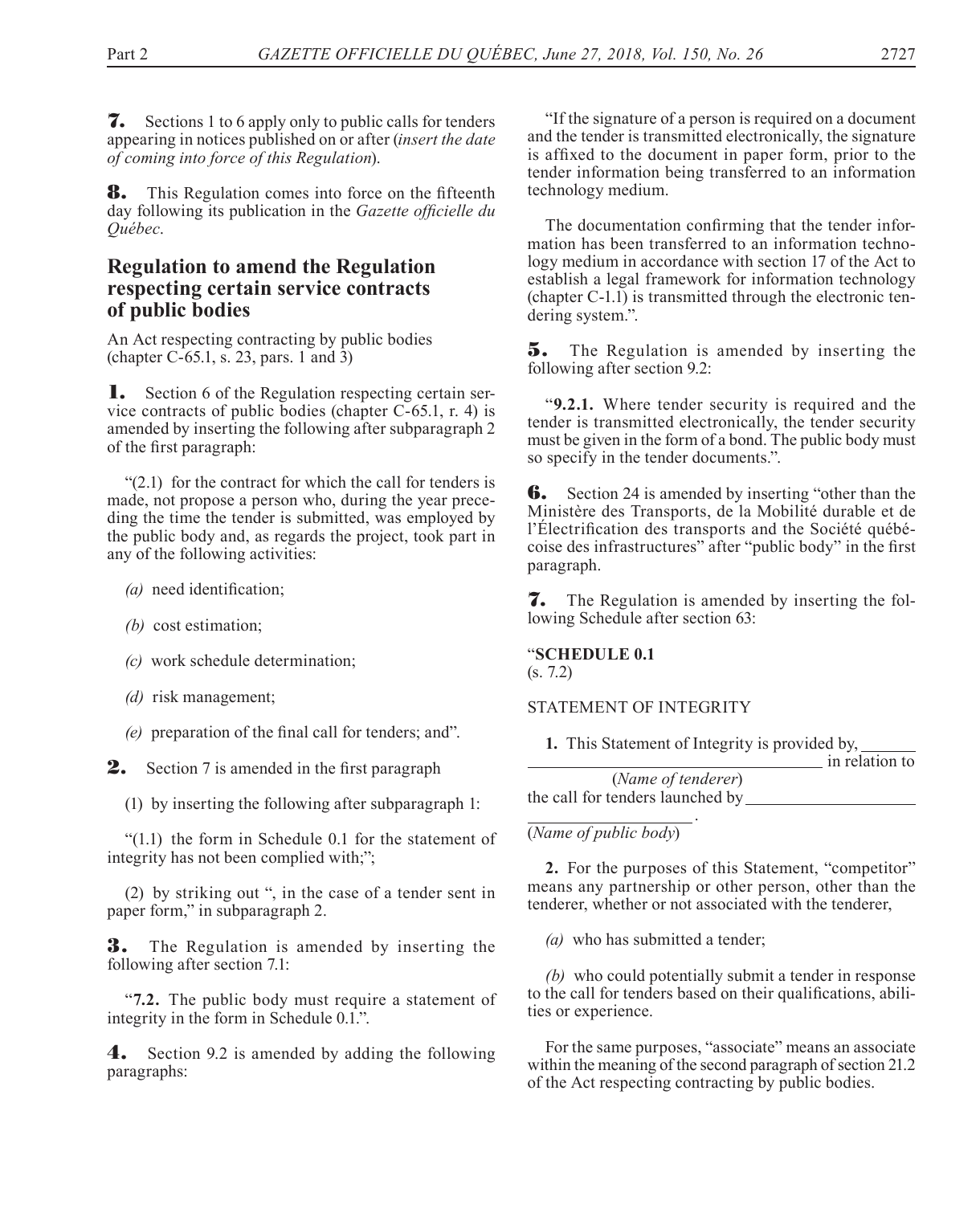**3.** The tenderer has arrived at this tender independently from and without agreement or arrangement with any competitor that is in contravention of the Competition Act (R.S.C. 1985, c. C-34), in particular as regards

—prices;

—methods, factors or formulas used to calculate prices;

—a decision to submit, or not to submit, or withdraw a tender; or

—the submitting of a tender that knowingly does not meet the specifications of the call for tenders.

**4.** Except as concerns a subcontract possibly being entered into, the terms of the tender have not been, and will not be, knowingly disclosed by the tenderer, directly or indirectly, to any competitor, prior to the date and time set for the tender opening, unless otherwise required by law.

**5.** Neither the tenderer, nor any associate of the tenderer, has had any discussion concerning the tender that would compromise the integrity of the contractual relationship with the State.

IN WITNESS WHEREOF, the tenderer, through the tenderer's duly authorized representative, hereby declares that the information given in this Statement is true and accurate, and signs the Statement on .

(*Date*)

(*Signature of tenderer's representative*)

(*Name of tenderer's representative in block letters*)".

**8.** Section 9 of Schedule 2 is amended by adding "or, for an architecture or engineering contract, excluding a forest engineering contract of the Ministère des Transports, de la Mobilité durable et de l'Électrification des transports or the Société québécoise des infrastructures,  $75\%$ " at the end.

**9.** Sections 1 to 8 apply only to public calls for tenders appearing in notices published on or after (*insert the date of coming into force of this Regulation*).

**10.** This Regulation comes into force on the fifteenth day following its publication in the *Gazette officielle du Québec*.

## **Regulation to amend the Regulation respecting construction contracts of public bodies**

An Act respecting contracting by public bodies (chapter C-65.1, s. 23, pars. 1 and 3)

1. Section 5 of the Regulation respecting construction contracts of public bodies (chapter C-65.1, r. 5) is amended by inserting the following after paragraph 5:

"(5.1) where an evaluation of the quality of a tender is to be made, the evaluation rules to be used, including the evaluation criteria and, for the purposes of Schedule 5, their respective weighting;".

**2.** Section 6 is amended by inserting the following after subparagraph 2 of the first paragraph:

 $(2.1)$  for the contract for which the call for tenders is made, not propose a person who, during the year preceding the time the tender is submitted, was employed by the public body and, as regards the project, took part in any of the following activities:

*(a)* need identification;

*(b)* cost estimation;

*(c)* work schedule determination;

*(d)* risk management;

*(e)* preparation of the final call for tenders; and".

**3.** Section 7 is amended in the first paragraph

(1) by inserting the following after subparagraph 1:

"(1.1) the form in Schedule 0.1 for the statement of integrity has not been complied with;";

(2) by striking out ", in the case of a tender sent in paper form," in subparagraph 3;

(3) by inserting the following after subparagraph 5:

 $(5.1)$  the fact that the price submitted and the quality demonstration were not presented separately as required by this Regulation, if applicable; and".

4. The Regulation is amended by inserting the following after section 7.1:

"**7.2.** The public body must require a statement of integrity in the form in Schedule 0.1.".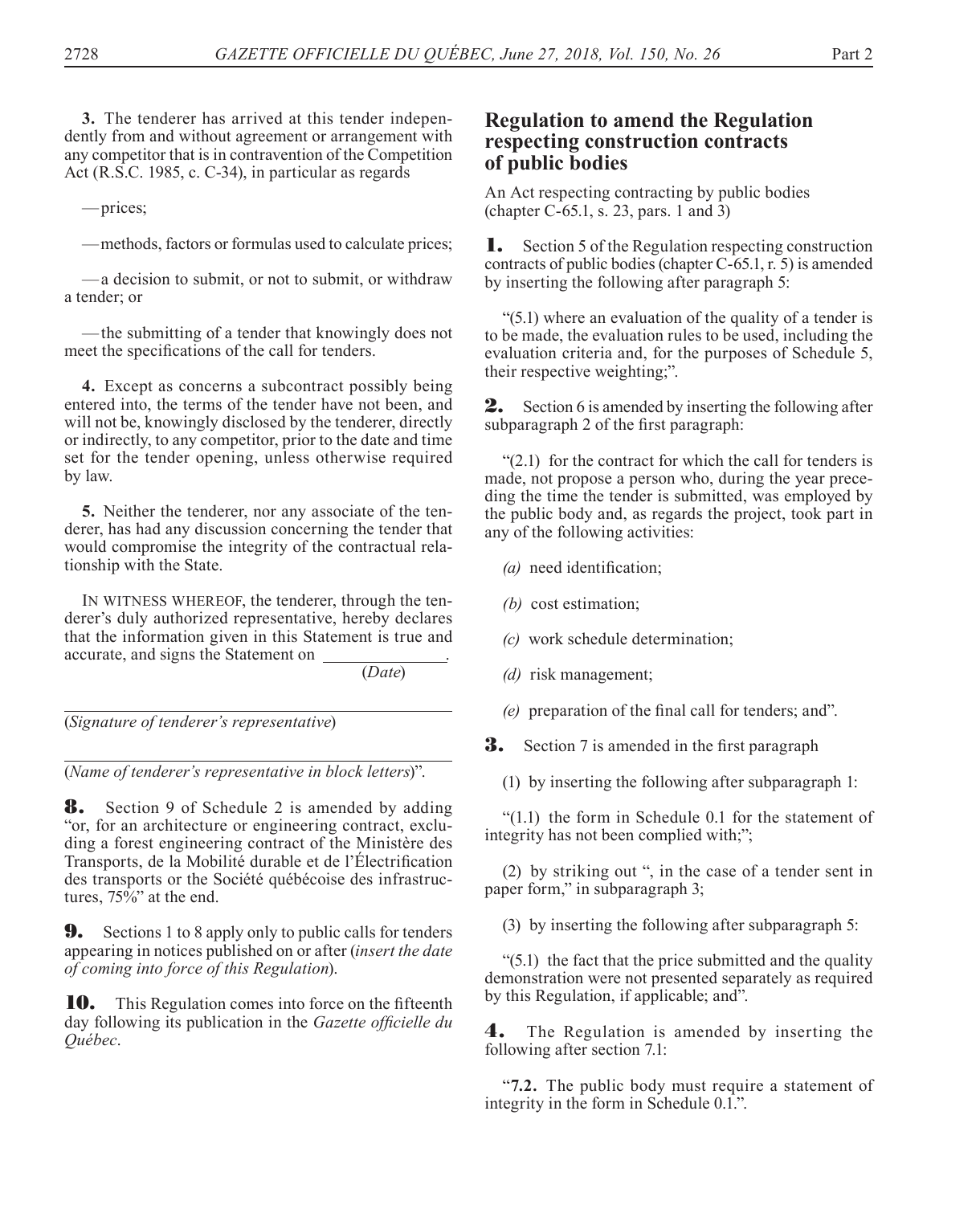5. Section 9.2 is amended by adding the following paragraphs:

"If the signature of a person is required on a document and the tender is transmitted electronically, the signature is affixed to the document in paper form, prior to the tender information being transferred to an information technology medium.

The documentation confirming that the tender information has been transferred to an information technology medium in accordance with section 17 of the Act to establish a legal framework for information technology (chapter C-1.1) is transmitted through the electronic tendering system.".

**6.** Section 11 is amended by inserting the following after the first paragraph:

"Where tender security is required and the tender is transmitted electronically, the tender security must be given in the form of a bond.".

7. The Regulation is amended by inserting the following subdivision after the heading of Division II of Chapter III:

*"§0.1. Call for tenders by the Ministère des Transports, de la Mobilité durable et de l'Électrification des transports or the Société québécoise des infrastructures in one stage*

**21.1.** Despite sections 13 and 16, the Ministère des Transports, de la Mobilité durable et de l'Électrification des transports or the Société québécoise des infrastructures may evaluate the quality of a tender to award a construction contract. In such a case, it solicits a price and quality demonstration based on predetermined evaluation criteria.

The price and quality demonstration must be presented separately so that the first paragraph of section 31 may apply.

The public body concerned evaluates the quality of a tender in accordance with Schedule 4 or Schedule 5, as applicable.

If an evaluation is based on the minimum level of quality being attained, the public body concerned must apply the quality evaluation conditions in Schedule 4 and award the contract to the contractor that submits the lowest adjusted price.

If an evaluation is based on level of quality and calculation of value for money, the public body concerned must apply the quality evaluation conditions in Schedule 5 and award the contract to the contractor that submits the lowest adjusted price.".

**8.** Section 22 is amended by striking out the third paragraph.

**9.** Section 24 is amended by striking out the second paragraph and the second sentence in the third paragraph.

**10.** The Regulation is amended by inserting the following Schedule after section 62:

### "**SCHEDULE 0.1**

(s. 7.2)

#### STATEMENT OF INTEGRITY

**1.** This Statement of Integrity is provided by,

|                                  | in relation to |
|----------------------------------|----------------|
| (Name of tenderer)               |                |
| the call for tenders launched by |                |

 . (*Name of public body*)

**2.** For the purposes of this Statement, "competitor" means any partnership or other person, other than the tenderer, whether or not associated with the tenderer,

*(a)* who has submitted a tender;

*(b)* who could potentially submit a tender in response to the call for tenders based on their qualifications, abilities or experience.

For the same purposes, "associate" means an associate within the meaning of the second paragraph of section 21.2 of the Act respecting contracting by public bodies.

**3.** The tenderer has arrived at this tender independently from and without agreement or arrangement with any competitor that is in contravention of the Competition Act (R.S.C. 1985, c. C-34), in particular as regards

—prices;

—methods, factors or formulas used to calculate prices;

—a decision to submit, or not to submit, or withdraw a tender; or

—the submitting of a tender that knowingly does not meet the specifications of the call for tenders.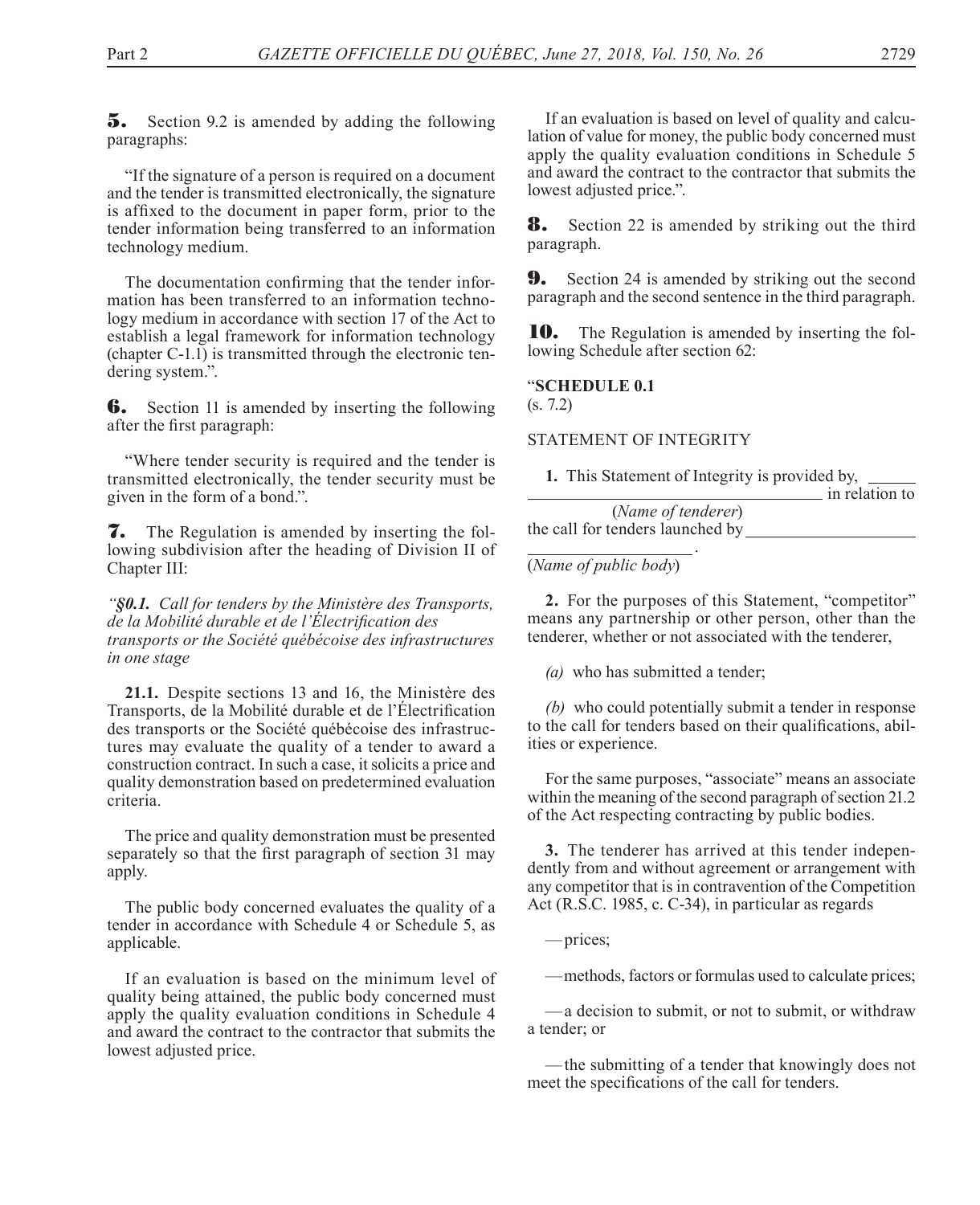**4.** Except as concerns a subcontract possibly being entered into, the terms of the tender have not been, and will not be, knowingly disclosed by the tenderer, directly or indirectly, to any competitor, prior to the date and time set for the tender opening, unless otherwise required by law.

**5.** Neither the tenderer, nor any associate of the tenderer, has had any discussion concerning the tender that would compromise the integrity of the contractual relationship with the State.

IN WITNESS WHEREOF, the tenderer, through the tenderer's duly authorized representative, hereby declares that the information given in this Statement is true and accurate, and signs the Statement on .

(*Date*)

(*Signature of tenderer's representative*)

(*Name of tenderer's representative in block letters*)".

**11.** Schedule 5 is amended

(1) in section 8

*(a)* by replacing "15%" in the formula for the quality adjustment factor by "K";

*(b)* by adding the following paragraph at the end:

"The value of K is 15% and it expresses as a percentage the increase in what the public body is prepared to pay to move from a 70 pint tender to a 100 point tender, for all the criteria.";

(2) by inserting the following after section 8:

"**9.** Despite the third paragraph of section 8, where the Ministère des Transports, de la Mobilité durable et de l'Électrification des transports or the Société québécoise des infrastructures awards a contract in accordance with section 21.1, it must specify in the tender documents the value of the parameter K; that value cannot be less than 15% nor greater than 30%.".

**12.** Sections 1 to 11 apply only to public calls for tenders appearing in notices published on or after (*insert the date of coming into force of this Regulation*).

**13.** This Regulation comes into force on the fifteenth day following its publication in the *Gazette officielle du Québec*.

## **Regulation to amend the Regulation respecting contracting by public bodies in the field of information technologies**

An Act respecting contracting by public bodies (chapter C-65.1, s. 23, par. 1)

1. Section 6 of the Regulation respecting contracting by public bodies in the field of information technologies (chapter C-65.1, r. 5.1) is amended by inserting the following after subparagraph 2 of the first paragraph:

 $(2.1)$  for the contract for which the call for tenders is made, not propose a person who, during the year preceding the time the tender is submitted, was employed by the public body and, as regards the project, took part in any of the following activities:

- *(a)* need identification;
- *(b)* cost estimation;
- *(c)* work schedule determination;
- *(d)* risk management;
- *(e)* preparation of the final call for tenders; and".

**2.** Section 8 is amended in the first paragraph

(1) by inserting the following after subparagraph 1:

"(1.1) the form in Schedule 0.1 for the statement of integrity has not been complied with;";

(2) by striking out ", in the case of a tender sent in paper form," in subparagraph 2.

3. The Regulation is amended by inserting the following after section 10:

"**10.1.** The public body must require a statement of integrity in the form in Schedule 0.1.".

4. Section 13 is amended by adding the following paragraphs:

"If the signature of a person is required on a document and the tender is transmitted electronically, the signature is affixed to the document in paper form, prior to the tender information being transferred to an information technology medium.